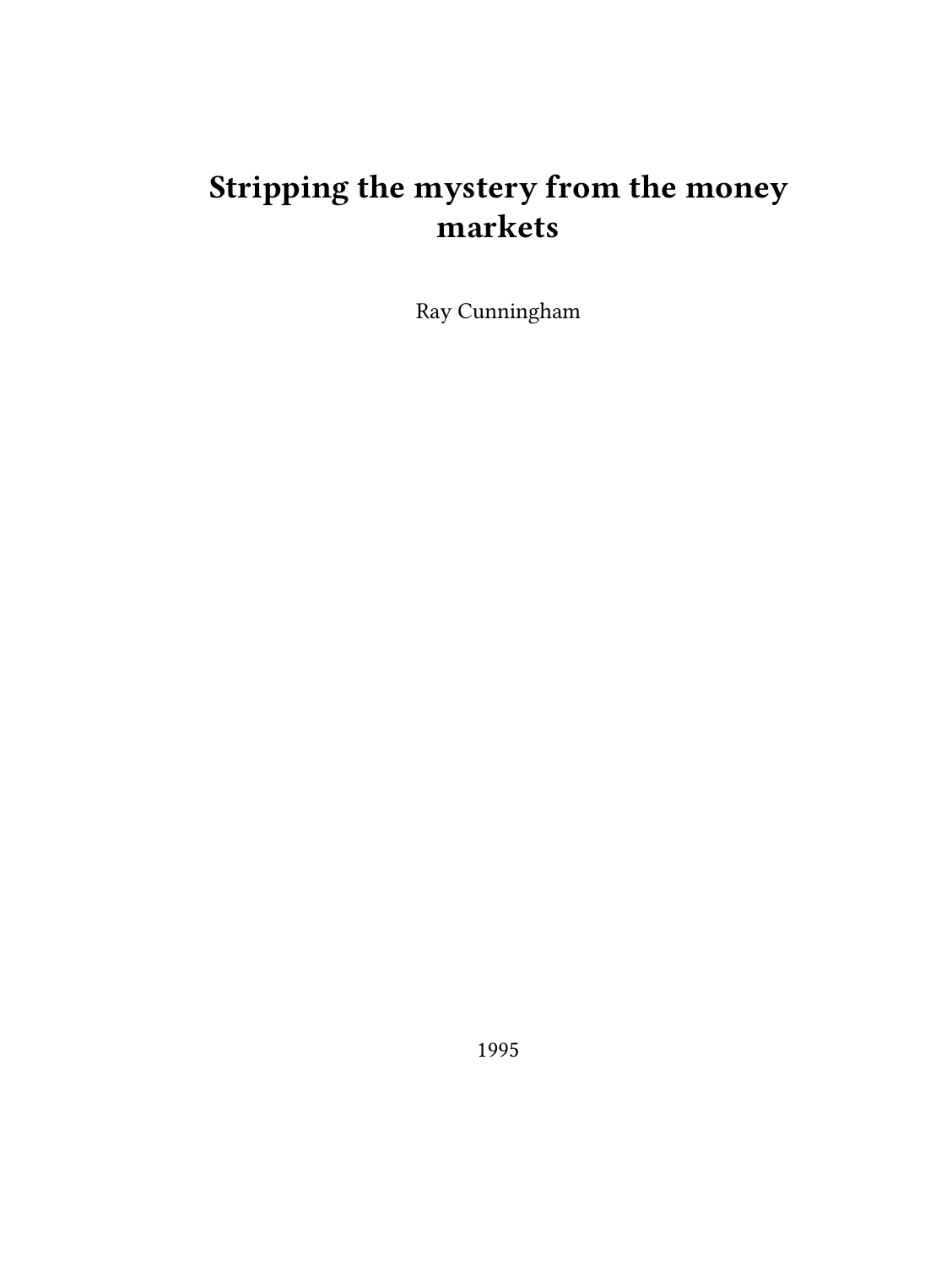## **Contents**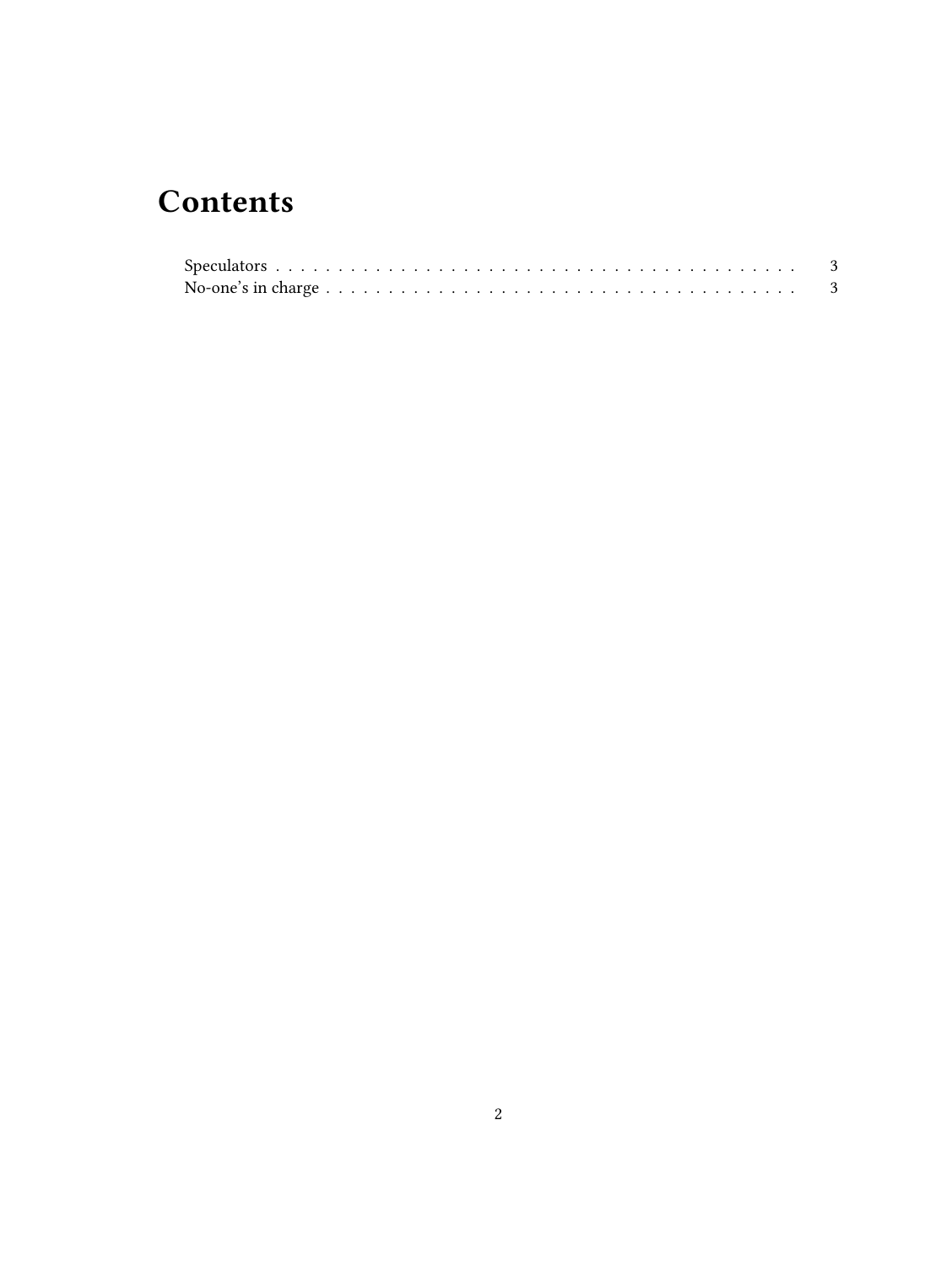**Most people only worry about currency exchange rates when they're changing money for a holiday, but over the last few years, they have become increasingly hard to ignore. Government ministers appear on TV to inform us that interest rates will have to go up or down, or reassure us that, having spent hundreds of millions of pounds, our standing in the ERM is now safe. What are they talking about?**

Part of the move towards European integration, indeed, one of the main reasons for this move, is making sure that the value of all the European currencies stays at more or less the same level. If the pound today is worth 5 francs, 100 pesetas, or 1,000 lira, then it should always be worth about 5 francs, 100 pesetas, or 1,000 lira. This is because, if a business is exporting stuff to Germany, it wants to be sure that the 10,000 marks it gets paid is worth as much as when the price was agreed, otherwise it could end up making huge losses.

## <span id="page-2-0"></span>**Speculators**

The problem is that the value of a currency depends ultimately on how much other people are willing to pay for it, and that, in turn depends on millions of other things, like the general strength of the economy, that no-one can really control. When, as happened with sterling, speculators (basically the big banks and investment companies) think that the price is too high, they start selling the currency  $-$  forcing its price down. To try to keep the price up, governments will increase interest rates, so investors will save their money in that country, or buy as much of the currency as they can.

Naturally, we're the ones who have to pay for all of this. If interest rates go up because of speculators attacking a currency, our mortgages and bank loans become more expensive. When governments use their reserves to buy up currency, they then have to spend the next few years building their reserves back up, which means less public spending and more taxes. And no matter how much of our money the government spends, they still have little chance of fixing the value of the currency.

## <span id="page-2-1"></span>**No-one's in charge**

The problem isn't simply one of having the wrong government in power — no matter how 'socialist' the ruling party, they will still be faced with the same situation. If a price for the currency is not fixed, then companies will go out of business, with the attendant loss of jobs, through losses incurred as their payments are changed from one currency to another. (Not to mention the complications in terms of EU membership raised by dropping out of the ERM) On the other hand, because it is not the only player in this game, the state simply isn't in a position to set the price of its money.

Just as manufacturers try to produce the most profitable goods, investment companies and banks are drawn to the most profitable markets. They speculate on currencies because they are trying to make a profit for their shareholders and investors, even if these are the same people who end up losing if a currency is devalued. Whatever happens, they are in the position of enforcers for the 'iron law of the market', and until that 'law' is challenged, we're going to keep going in the same old circles. Capitalism, by its nature, is chaotic. A rational economy requires a new system — anarchism.